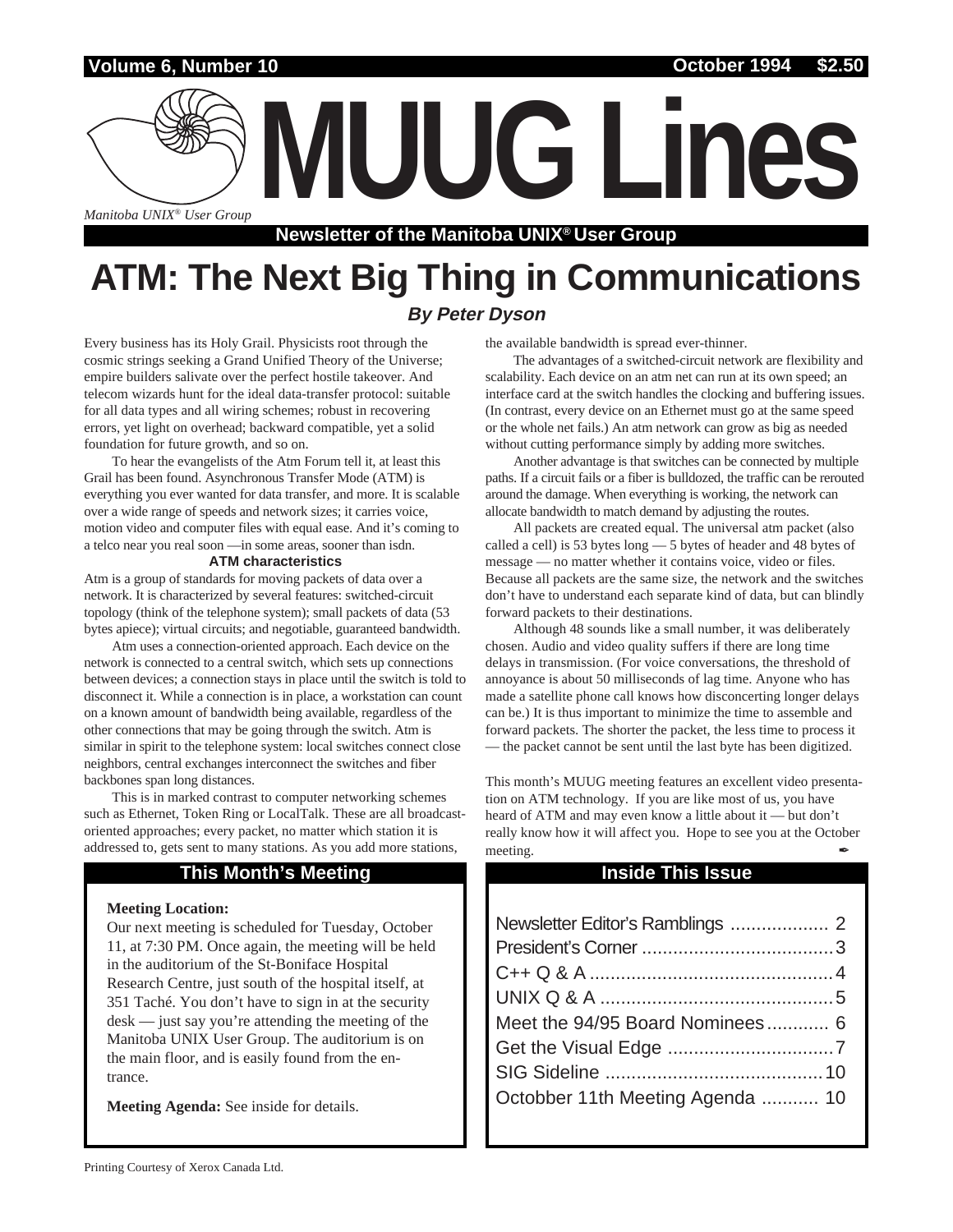## **RAMBLINGS One Year Later... By Andrew Trauzzi**

Well here I am, finishing up my tenth issue of MUUG Lines. From your comments over the past year, you have generally appreciated the content of our newsletter. I hope that you will continue to do so. Looking back, I seemed to have more member-written material in earlier issues. I think that articles written by members are important as they give other members a look at other viewpoints and interests.

### **GNU Where are You?**

One notable column that has been absent so far is the everpopular GNU Review by Peter Graham. Maybe we will see another couple of columns this year (how about it Peter?). If anyone else would like to review some GNU product that they installed or liked, please send it in! I'm sure Peter would appreciate the help.

## **Ch Ch Ch Ch Changes...**

Last year I said that I would change the look of the newsletter somewhat. So far, it hasn't changed at all. The reason for this is twofold. First, Gilbert did such an excellent job on the current look that it's difficult to decide where to make changes. I hate change for the sake of change — it should always be for the better. Second, I haven't had the time to

| <b>Bary Finch</b>     | (W) 934-2723   |
|-----------------------|----------------|
| Ramon Ayre            | (W) 947-2669   |
| Rick Horocholyn       | $(W)$ 474-4533 |
| <b>Brad West</b>      | $(W)$ 983-0336 |
| Greg Moeller          | $(H)$ 786-6132 |
| Roland Schneider      | 1-482-5173     |
| Roland Schneider      | 1-482-5173     |
| Andrew Trauzzi        | $(W)$ 986-3898 |
| Rory Macleod          | $(W)$ 488-5168 |
| Susan Zuk             | (W) 989-3530   |
| Bary Finch            | (W) 934-2723   |
|                       | (FAX) 934-2620 |
| <b>Andrew Trauzzi</b> | (W) 986-3898   |
|                       | (FAX) 986-5966 |
|                       |                |

## Advertising Rates **Group Information**

| Quarter page         | \$50  |
|----------------------|-------|
| Half page            | \$75  |
| Full page            | \$100 |
| Insert $(1-4$ pages) | \$100 |

Above prices are per issue. The first ad is charged at the full price; each successive month is 1/2 price.

Ad copy must be submitted by the final copy deadline for an issue (usually 3 weeks prior to the monthly meeting) in a format acceptable to the editor. (Please make arrangements with editor beforehand.)

**Internet E-mail: editor@muug.mb.ca**

make any alterations. I don't have a PostScript-capable laser printer at home, so it's a little difficult to see those PostScript effects! In any case, I will either get a new laser printer, and/ or make some time to alter the look.

### **Thanks for the Fish!**

I would like to personally thank a member of the board who will not be running for re-election this year — Rick Horocholyn. Rick has been MUUG's treasurer for a number of years (he never seemed to be able to get someone else to do that job!), and has done an excellent job. Whoever fills your shoes will have a big job to do. I mean that the person will have to re-calculate all of the books! Seriously, enjoy the extra time you have, and I hope to see you at least a few meetings.

### **Coming Up**

Here are a few things to look for in upcoming issues of MUUG Lines:

- A review of the MKS Toolkit for DOS;
- CD Rom and Imaging Technology for UNIX;
- Audio and Digital Recording in UNIX.

Until then, keep those keyboards busy!

## **The 1993-1994 Executive Copyright Policy and Disclaimer**

This newsletter is ©opyrighted by the Manitoba UNIX User Group. Articles may be reprinted without permission, for non-profit use, as long as the article is reprinted in its entirety and both the original author and the Manitoba UNIX User Group are given credit.

The Manitoba UNIX User Group, the editor, and contributors of this newsletter do not assume any liability for any damages that may occur as a result of information published in this newsletter.

The Manitoba UNIX User Group meets at 7:30 PM the second Tuesday of every month, except July and August. Meeting locations vary. The newsletter is mailed to all paid-up members one week prior to the meeting. Membership dues are \$25 annually and are due as indicated by the renewal date on your newsletter's mailing label. Membership dues are accepted at any meeting, or by mail.

> **Manitoba UNIX User Group P.O. Box 130, Saint-Boniface Winnipeg, Manitoba R2H 3B4**

**Internet E-mail: membership@muug.mb.ca**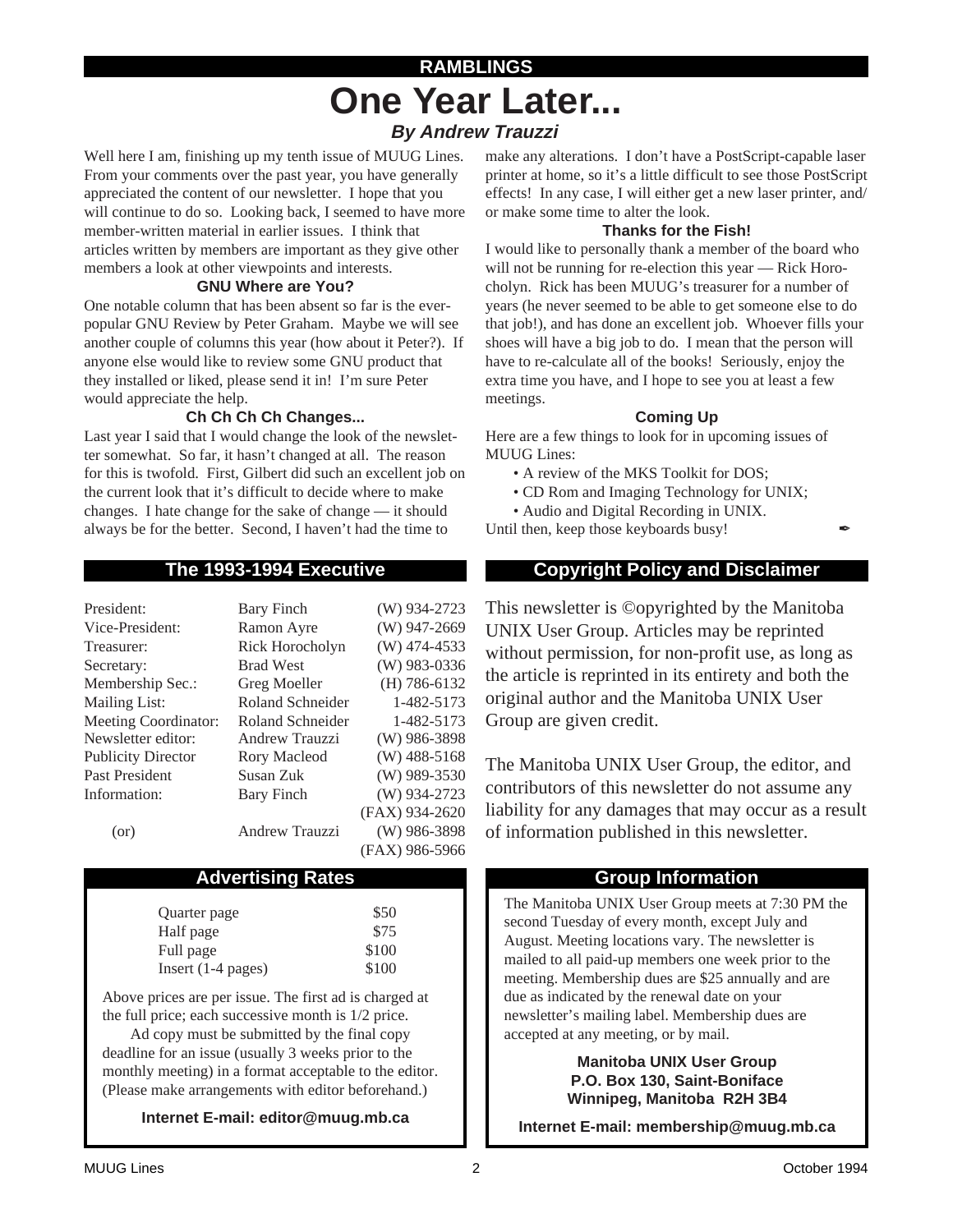# **PRESIDENT'S CORNER October Overview**

## **By Bary Finch**

This month we will be holding our Annual General Meeting (AGM), as the first part of our regular meeting. This is when we will introduce the members of the new board for the 1994 / 1995 year. There will be four of us continuing on from last year, with our new additions rounding out the board. Having several new people added will give an always helpful change in perspective that keeps the board dynamic.

There may be changes in the roles of the existing board members that remain, and the new members will take on their desired positions. However, this will all be transparent to our membership. The board will strive, as always, to make the operations of MUUG unobtrusive to the general membership.

The second half of our meeting will be a video presentation on Asynchronous Transfer Mode (ATM). ATM is becoming more noticeable in the trade press all the time, and hopefully this video will give you a good introduction as to what ATM means to you.

I would like to take this opportunity to thank Susan Zuk, our Past President, for hosting the September meeting. I was away for an extended period of time, and appreciated Susan taking the time to organize the meeting.

From what I heard of our September meeting, we had a great presentation on Object Oriented Technologies from Online Business Systems. As one of our Corporate Sponsors, Online Business Systems helps us even when they are not last few weeks.

Our main plan while travelling had been to use ATMs (Automated Teller Machines, not Asynchronous Transfer Mode) to get cash. This worked well in London and Austria, due many of their banks using the PLUS network, and not just the Cirrus network. It still seems rather amazing to be standing in Salzburg giving a presentation at one of our meetings.

We will be looking forward to more presentations from other Corporate Sponsors as the year progresses. This is one of MUUG's best resources for getting current industry information to you, our members. October meeting. See you then!

Well that's about it for MUUG business for now. I thought some people may be interested to here a few words about the state of technology that I saw while I was travelling thru Europe over the last few weeks.

Our main plan while travelling had been to use ATMs (Automated Teller Machines, not Asynchronous Transfer Mode) to get cash. This worked well in London and Austria, due many of their banks using the PLUS network, and not just the Cirrus network. It still seems rather amazing to be standing in Salzburg and getting Austrian Shillings from my bank account in Winnipeg.

The key is the bank's choice of PLUS versus Cirrus, the large USA bank network. Unfortunately France and Italy didn't choose to use the PLUS network, but anyone that uses Cirrus would likely have no problem as many ATMs connect to the Cirrus network.

The ideal backup plan to getting cash via the PLUS network is to use your VISA card for cash advances from the ATMs that don't have PLUS. Almost all the ATMs we saw had VISA access.

You may think this is an expensive way to get cash, but when you see the bad exchange rate that many Change offices offer, added to their high commission rates per traveller's cheque, VISA isn't so bad.

The quick view I had of PC technology came from visiting large department stores: Harrod's in London, and Galleries Lafayette and Printemps in Paris. Both had extensive PC departments, with seemingly as many models as one would find here, and with pricing very comparable to here as well, or maybe slightly higher.

I also walked by a number of smaller computer stores that looked to offer a variety typical to a store here. So I don't think Europe is missing out on much of what we get here. As to whether the average person can afford much of the technology is another question, as I heard salaries were typically less than what we would get here.

Well that's my quick overview of technology in Europe. Now I'm looking forward to introducing our new board to you at the

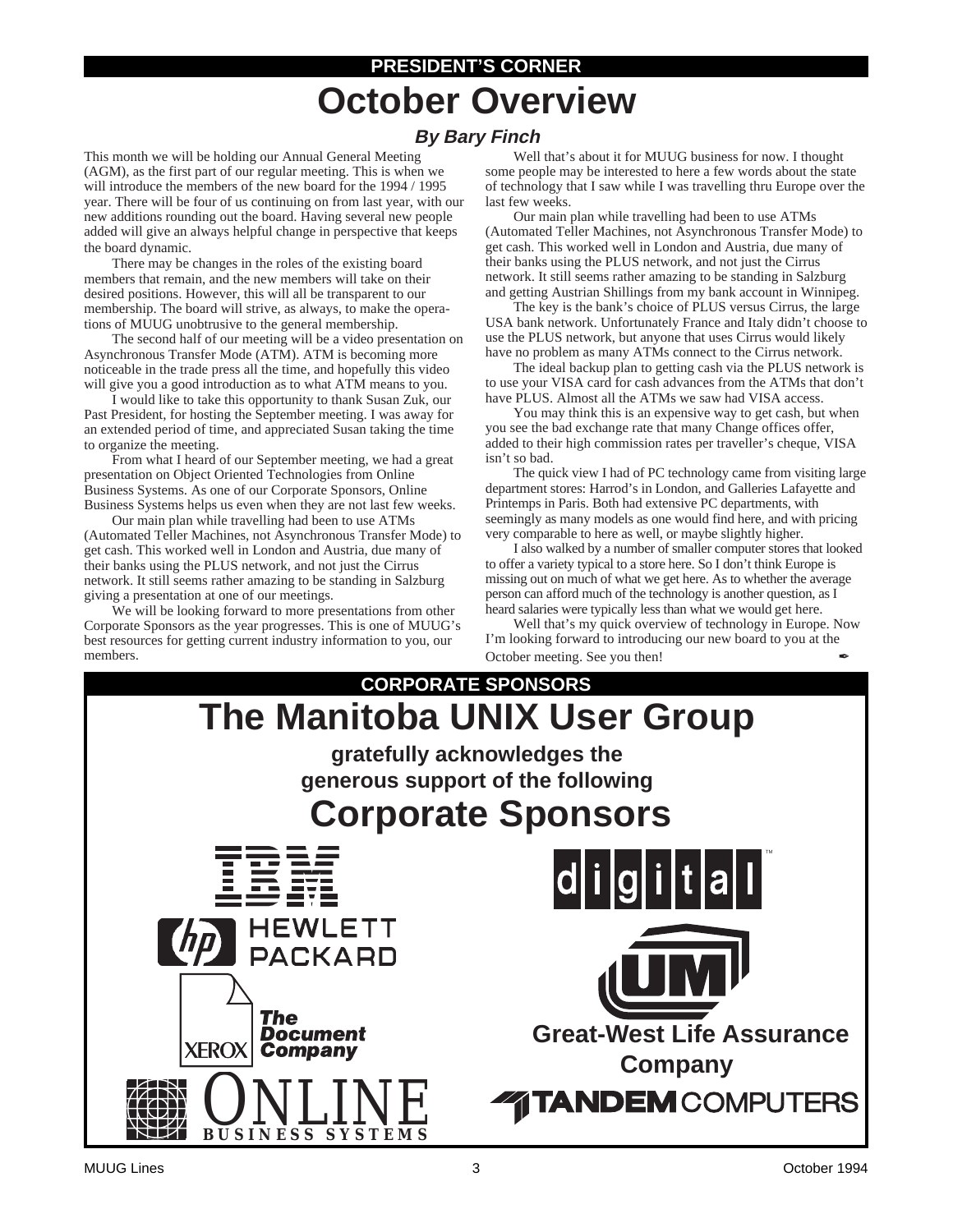## **PROGRAMMING**

# **C++ Q&A**

## **By Marshall P. Cline**

*This month's column finishes inheritance and looks at virtual member functions — thought by some to be the key to understanding C++. The complete C++ FAQ is now available in book format — Addison-Wesley Publishers 0-201-58958-3 \$32.25.*

### **Question 51: Does array-of-Derived is-NOT-a-kind-of array-of-Base mean arrays are bad?**

Yes, 'arrays are evil' (just kidding :-).

There's a very subtle problem with using raw built-in arrays. Consider this:

```
void f(Base* array_of_Base) {
  array_of_Base[3].memberfn();
}
main() {
  Derived array_of_Derived[10];
  f(array_of_Derived);
}
```
This is perfectly type-safe, since a  $D^*$  is-a  $B^*$ , but it is horrendously evil, since Derived might be larger than Base, so the array index in f() not only isn't type safe, it's not even going to be pointing at a real object! In general it'll be pointing somewhere into the innards of some poor D. The fundamental problem here is that C++ cannot distinguish a ptr-to-a-thing from a ptr-to-an-array-ofthings (witness the required '[]' in 'delete[]' when deleting an array as another example of how these different kinds of ptrs are actually different). Naturally C++ 'inherited' this feature from C.

This underscores the advantage of using an array-like *class* instead of using a raw array (the above problem would have been properly trapped as an error if we had used a 'Vec<T>' rather than a 'T[]'; ex: you cannot pass a Vec<Derived> to 'f(Vec<Base>& v)').

**Inheritance — Virtual Functions Question 52: What is a 'virtual member function'?** A virtual member function is a member fn preceded by the keyword 'virtual'. It has the effect of allowing derived classes to replace the implementation of the fn. Furthermore the replacement is always called whenever the object in question is actually of the derived class. The impact is that algorithms in the base class can be replaced in the derived class without affecting the operation of the base class. The replacement can be either full or partial, since the derived class operation can invoke the base class version if desired. This is discussed further below.

**Question53: What is dynamic dispatch? Static dispatch?** In the following discussion, 'ptr' means either a pointer or a reference. When you have a ptr to an object, there are two distinct types in question: the static type of the ptr, and the dynamic type of the pointed-to object (the object may actually be of a class that is derived from the class of the ptr).

The 'legality' of the call is checked based on the static type of the ptr, which gives us static type safety (if the type of the ptr can handle the member fn, certainly the pointed-to object can handle it as well, since the pointed-to object is of a class that is derived from the ptr's class).

Suppose ptr's type is 'List' and the pointed-to object's type is 'FastList'. Suppose the fn 'len()' is provided in 'List' and overridden in 'FastList'. The question is: which function should actually be invoked: the function attached to the pointer's type ('List::len()') or the function attached to the object itself ('FastList::len()')?

If 'len()' is a virtual function, as it would be in the above case, the fn attached to the object is invoked. This is called 'dynamic binding', since the actual code being called is determined dynamically (at run time).

On the other hand, if 'len()' were non-virtual, the dispatch would be resolved statically to the fn attached to the ptr's class.

### **Question 54: Can I override a non-virtual fn?**

Yes but you shouldn't. The only time you should do this is to get around the 'hiding rule' (see below, and ARM sect.13.1), and the overridden definition should be textually identical to the base class' version.

The above advice will keep you out of trouble, but it is a bit too strong. Experienced C++ programmers will sometimes override a non-virtual fn for efficiency, and will provide an alternate implementation which makes better use of the derived class' resources. However the client-visible effects must be *identical*, since non-virtual fns are dispatched based on the static type of the ptr/ref rather than the dynamic type of the pointed-to/referenced object.

#### **Question 55: Why do I get the warning "Derived:: foo(int) hides Base::foo(double)"?**

A member function in a derived class will *hide* all member functions of the same name in the base class, *not* overload them, even if Base::foo(double) is virtual (see ARM 13.1). This is done because it was felt that programmers would, for example, call a\_derived.foo(1) and expect Derived:: foo(double) to be called. If you define any member function with the name 'foo' in a derived class, you must redefine in class Derived all other Base::foo()'s that you wish to allow access from a Derived object (which generally means all of them; you should [generally] *not* try to hide inherited public member functions since it breaks the 'conformance' of the derived class with respect to the base class).

```
class Base { public: void foo(int); };
class Derived : public Base {
     public: void foo(double);
     void foo(int i) { Base::foo(i): }
      // ^ override it with itself
};
```
*Dr. Marshall P. Cline is the founder and President of Paradigm Shift, Inc., a firm that specializes in on-site training for C++, OOD, OOA, consulting, and reusable/extensible C++ class libraries. For more information, send e-mail to "info@parashift.com".*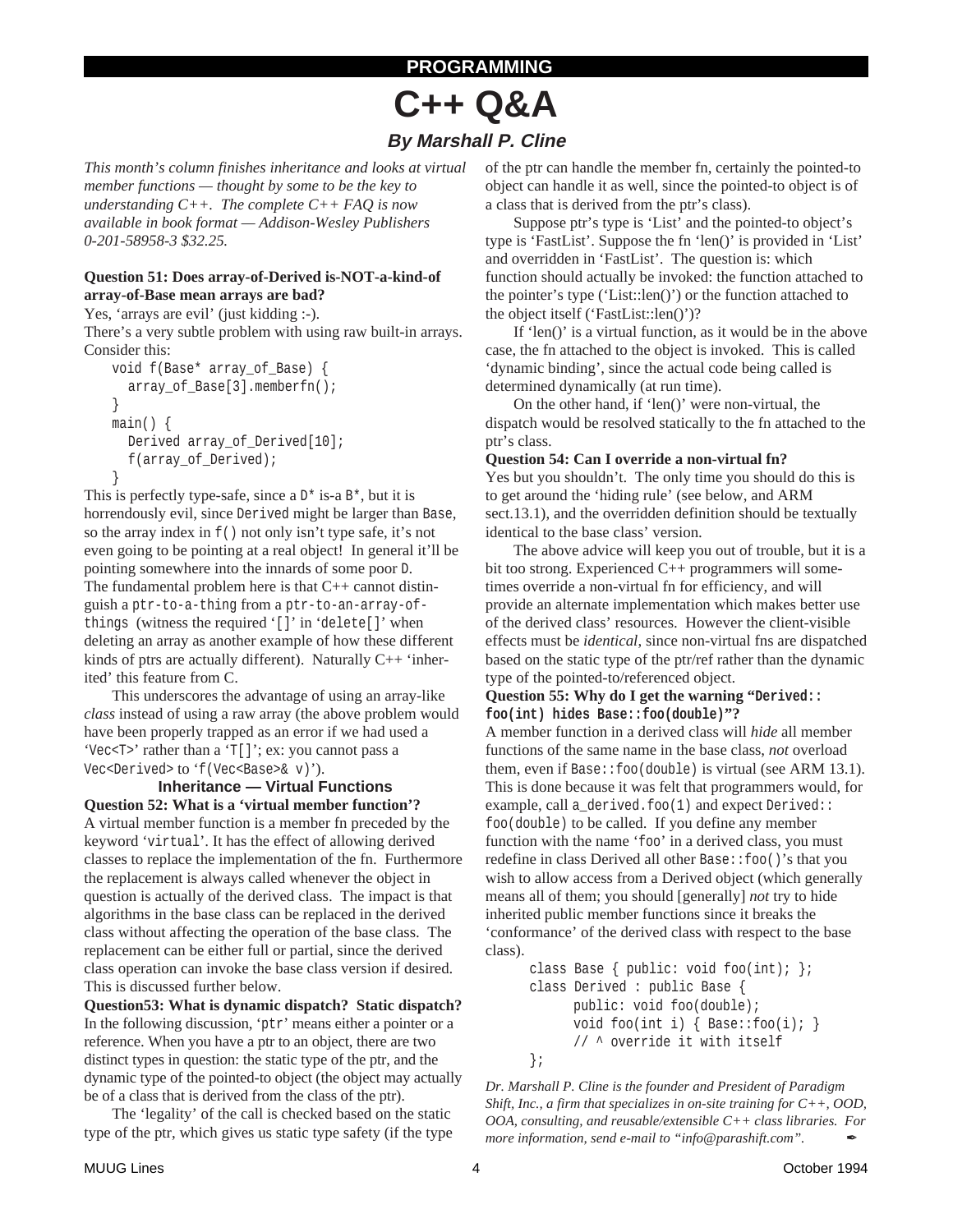## **HANDS-ON UNIX Q&A Originally Compiled by Ted Timar**

*Submitted by Andrew Trauzzi*

*This month's UNIX Q&A looks at an interesting way to pass shell variables to awk, and getting rid of those pesky zombies.*

#### **Question 1: Is it possible to pass shell variable settings into an awk program?**

There are two different ways to do this. The first involves simply expanding the variable where it is needed in the program. For example, to get a list of all ttys you're using:

who | awk '/^'"\$USER"'/ { print \$2 }'

Single quotes are usually used to enclose awk programs because the character '\$' is often used in them, and '\$' will be interpreted by the shell if enclosed inside double quotes, but not if enclosed inside single quotes. In this case, we *want* the '\$' in "\$USER" to be interpreted by the shell, so we close the single quotes and then put the "\$USER" inside double quotes. Note that there are no spaces in any of that, so the shell will see it all as one argument. Note, further, that the double quotes probably aren't necessary in this particular case (i.e. we could have done:)

who | awk '/^'\$USER'/ { print \$2 }' but they should be included nevertheless because they are necessary when the shell variable in question contains special characters or spaces.

The second way to pass variable settings into awk is to use an often undocumented feature of awk which allows variable settings to be specified as "fake file names" on the command line. For example:

who | awk '\$1 == user{ print \$2 } 'user="\$USER" -

Variable settings take effect when they are encountered on the command line, so, for example, you could instruct awk on how to behave for different files using this technique. For example: awk '{ program that depends on s }' s=1 file1 s=0 file2

Note that some versions of awk will cause variable settings encountered before any real filenames to take effect before the BEGIN block is executed, but some won't so neither way should be relied upon.

Note, further, that when you specify a variable setting, awk won't automatically read from stdin if no real files are specified, so you need to add a "-" argument to the end of your command, as I did at above.

#### **Question 2: How do I get rid of zombie processes that persevere?**

Unfortunately, it's impossible to generalize how the death of child processes should behave, because the exact mechanism varies over the various flavors of Unix.

First of all, by default, you have to do a wait () for child processes under ALL flavors of Unix. That is, there is no flavor of Unix that I know of that will automatically flush child processes that exit, even if you don't do anything to tell it to do so.

Second, under some SysV-derived systems, if you do "signal(SIGCHLD, SIG\_IGN)" (well, actually, it may be SIGCLD instead of SIGCHLD, but most of the newer SysV systems have "#define SIGCHLD SIGCLD" in the header files), then child processes will be cleaned up automatically, with no further effort in your part. The best way to find out if it works at your site is to try it, although if you are trying to write portable code, it's a bad idea to rely on this in any case. Unfortunately, POSIX doesn't allow you to do this; the behavior of setting the SIGCHLD to SIG\_IGN under POSIX is undefined, so you can't do it if your program is supposed to be POSIX-compliant.

If you can't use SIG\_IGN to force automatic clean-up, then

you've got to write a signal handler to do it. It isn't easy at all to write a signal handler that does things right on all flavors of Unix, because of the following inconsistencies:

On some flavors of Unix, the SIGCHLD signal handler is called if one *or more* children have died. This means that if your signal handler only does one wait() call, then it won't clean up all of the children. Fortunately, I believe that all Unix flavors for which this is the case have available to the programmer the wait 3() call, which allows the WNOHANG option to check whether or not there are any children waiting to be cleaned up. Therefore, on any system that has wait3(), your signal handler should call wait3() over and over again with the WNOHANG option until there are no children left to clean up.

On SysV-derived systems, SIGCHLD signals are regenerated if there are child processes still waiting to be cleaned up after you exit the SIGCHLD signal handler. Therefore, it's safe on most SysV systems to assume when the signal handler gets called that you only have to clean up one signal, and assume that the handler will get called again if there are more to clean up after it exits.

On older systems, signal handlers are automatically reset to SIG\_DFL when the signal handler gets called. On such systems, you have to put "signal(SIGCHILD, catcher\_func)" (where "catcher func" is the name of the handler function) as the first thing in the signal handler, so that it gets reset. Unfortunately, there is a race condition which may cause you to get a SIGCHLD signal and have it ignored between the time your handler gets called and the time you reset the signal. Fortunately, newer implementations of signal() don't reset the handler to SIG\_DFL when the handler function is called. To get around this problem, on systems that do not have wait3() but do have SIGCLD, you need to reset the signal handler with a call to signal() after doing at least one wait() within the handler, each time it is called.

The summary of all this is that on systems that have wait3(), you should use that and your signal handler should loop, and on systems that don't, you should have one call to wait() per invocation of the signal handler.

 One more thing — if you don't want to go through all of this trouble, there is a portable way to avoid this problem, although it is somewhat less efficient. Your parent process should fork, and then wait right there and then for the child process to terminate. The child process then forks again, giving you a child and a grandchild. The child exits immediately (and hence the parent waiting for it notices its death and continues to work), and the grandchild does whatever the child was originally supposed to. Since its parent died, it is inherited by init, which will do whatever waiting is needed. This method is inefficient because it requires an extra fork, but is pretty much completely portable.

#### **Question 3: How do I get lines from a pipe as they are written instead of only in larger blocks?**

The stdio library does buffering differently depending on whether it thinks it's running on a tty. If it thinks it's on a tty, it does buffering on a per-line basis; if not, it uses a larger buffer than one line.

If you have the source code to the client whose buffering you want to disable, you can use setbuf() or setvbuf() to change the buffering.

If not, the best you can do is try to convince the program that it's running on a tty by running it under a pty.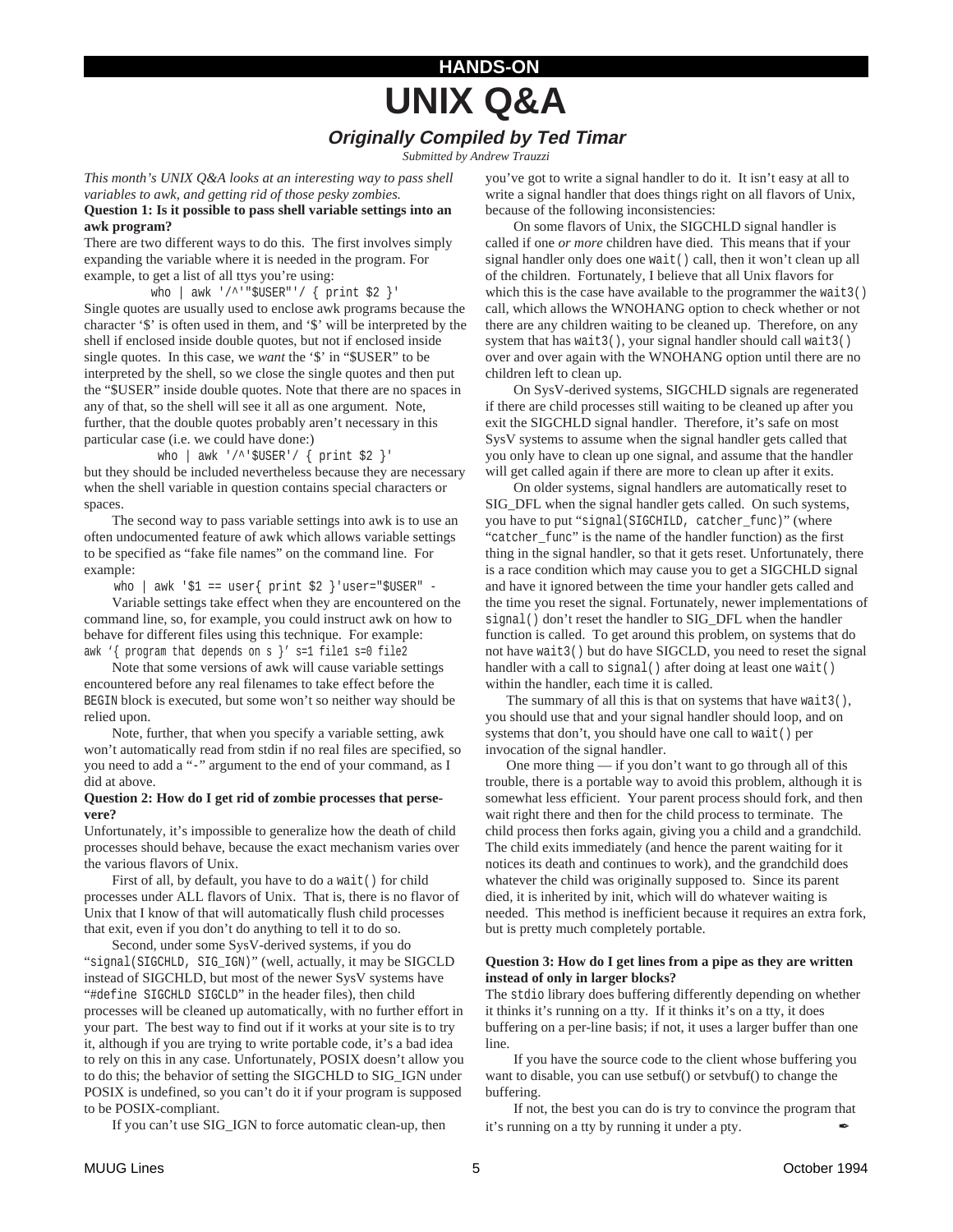## **HANDS-ON Meet the MUUG Board Nominees for '94/95**

Since the preliminary list of nominees was published last month, we've had one additional nomination — Dan Little. This leaves us with a slate of seven nominees, which is one less than the number to be elected to the board. The current nominees will be elected by acclamation. An eighth member (if any) will be assigned to a position at a later date. This will be made official with a vote on a motion to accept the new board, most likely by a show of hands at the October MUUG meeting. Here are the seven nominees (in no particular order).

#### **Bary Finch**

Bary Finch has been with IBM for five years as a Systems Engineering Representative. He has specialized in AIX and the RISC System/6000 since its announcement. Previously he has worked as a Systems Analyst in the Engineering Department of Versatile Farm Equipment, and as a Programmer Analyst at both Westfair Foods and Canadian Indemnity. Bary holds a B.Sc. in Computer Science from the University of Manitoba. Last year, Bary was the President of MUUG serving his second term on the board. Previously, he worked with Susan Zuk to develop the Corporate Sponsorship program, and helped start the first Special Interest Group (SIG) for MUUG. Bary looks forward to another year of serving on the board, and helping MUUG grow even more to meet the needs of the membership.

#### **Rory Macleod**

Rory Macleod is an Integrated Systems Consultant for the Midwest District of Xerox Canada Ltd. Rory has been with MUUG for over a year. In that time, Rory has gratiously helped with the production of the newsletter. Xerox has agreed to photocopy the newsletter as their form of corporate sponsorship of MUUG.

#### **Andrew Trauzzi**

Andrew Trauzzi has been with the City of Winnipeg for 6 years as a programmer/analyst. He has been working with UNIX since 1986, and currently works with UNIX machines both at home and at work. His current project could be described with a large number of

buzzwords, but can be summed up as a tax certificate request system using C++ and Sybase on PC and UNIX platforms. Previously, Andrew obtained his B.C.Sc. at the U of M, and has been an active member of the MUUG for three years.

#### **Doug Mclean**

Doug Mclean has 16 years experience in the information systems management industry. He is a graduate of the University of Manitoba, with a BSc in Computer Science. Doug spent 3 years with Wawanesa Insurance as both an application and systems programmer before joining Manitoba Data Services (MDS). AT MDS, Doug was a systems programmer specializing in wide area networking. Later in his career at Information Systems Management Corp (ISM) he provided sales and marketing support for systems outsourcing and distributed computing environments. Doug is currently with SHLSystemhouse where he is a Project Manager for Network and Systems Management solutions. He is also involved in the marketing and implementation of UNIX based solutions. For over 2 years Doug has been working with Unix based solutions for the IBM, HP and SUN platforms.

#### **Roland Schneider**

Roland Schneider recently completed his PhD in Electrical Engineering. He started working with UNIX in 1984 when the EE department got its first workstation and administered the department's network of Sun workstations. He and his brother started a software consulting company specializing in engineering applications.

#### **Doug Shewfelt**

Doug Shewfelt has a B.C.Sc, M.Sc. and MBA, all from the University of Manitoba. He is a senior analyst/programmer for the City of Winnipeg Computer Services Department, supporting the Fire and Ambulance Departments. Last year he served on the speaker selection committee for the MUUG/CIPS fall seminar.

#### **Dan Little**

An autobiography for Dan was unavailable at press time.

### **The Fortune File**

## **What if Operating Systems were Airlines?**

**Unix Airline:** Everyone brings one piece of the plane with them when they come to the airport. They all go out on the runway and put the plane together piece by piece, arguing constantly about what kind of plane they're building. When another plane lands nearby the passengers begin breaking up into meetings and trading pieces of the plane.

**Fly NT:** Everyone marches out on the runway, says the password in unison, and forms the outline of an airplane. Then they all sit down and make a whooshing sound like they're flying. The flight attendant then announces that soon all flying will be just like this. **DOS Airline:** Everybody pushes the airplane until it glides, then they jump on and let the plane coast until it hits the ground again, then push again, jump on again, and so on. For relaxation Bill's autobiographies are tucked in the back of every seat.

**MAC Airways:** All the flight attendants, captains, baggage handlers, and ticket agents look the same, act the same. Every time you ask questions about details, you are told you don't need to know, don't want to know, and everything will be done for you without you having to know, so just shut up. Cute little signs are everywhere and outside every window there are flying toasters. **Windows Airline:** The airport terminal is nice and colorful with friendly flight attendants, easy access to the plane, an uneventful takeoff...then the plane blows up without any warning whatsoever.

In mid-air you are informed that the rest of your flight will be continued on DOS airline. (See DOS Airline)

**Newton Airline:** After buying your ticket 18 months in advance, you finally get to board the plane. Upon boarding the plane you are asked your name. After 46 times, the flight attendant recognizes your name and then you are allowed to take your seat. As you are getting ready to take your seat, the flight attendant announces that you have to repeat the boarding process because they are out of room and need to re-count to make sure they can take more passengers.

**NeXT Airline:** Everyone gets a paint-brush and paints the airport terminal. Right before takeoff they are told that the plane will have only one engine and that the air-phones can only be used to call other NeXT Airline planes. On take-off you are told that its peanuts all the way — Every time you ask for food/beverages you are told that other food/beverage items are not necessary and that these peanuts have no fat and come in a wonderful black bag, with Steve's picture and personal greetings!

**VMS Airline:** Everyone has difficulties getting into the plane and once they are in it starts to make a *lot* of noise and takes off very slow. The plane only blows up if you think you are safe. Occasionally the captain mumbles, "off to the left of the aircraft, you can see the Unix desert, and don't worry — we won't be going over there."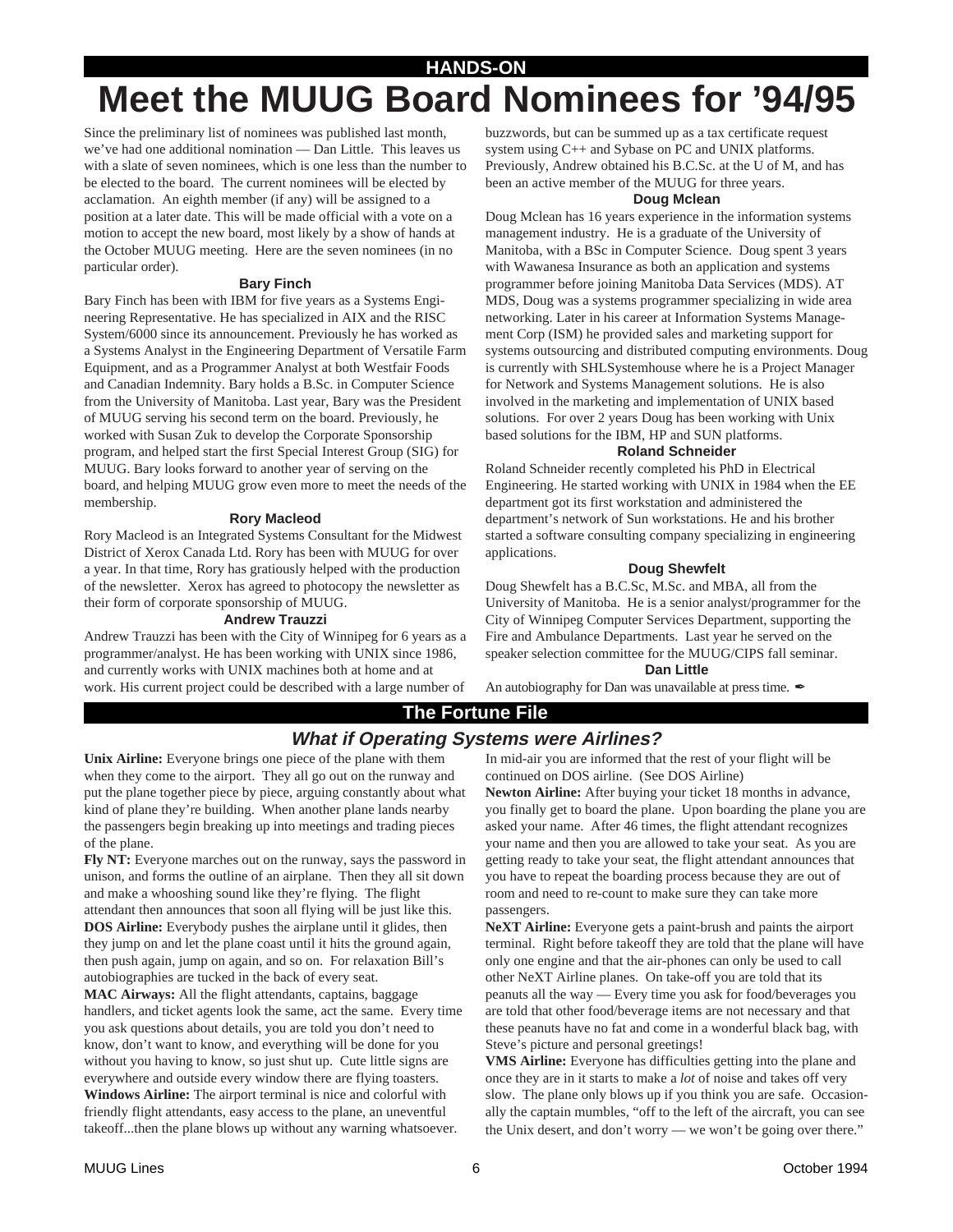## **INDUSTRY Get the Visual Edge**

## **By Andrew Trauzzi**

With the explosion of graphical-based applications (caused by youknow-who), GUI builders and code generators seem to be more popular than now then ever before. As usual, we find a disproportionate number of vendors slugging it out in the PC arena, while the UNIX world seems relatively quiet. Sometimes keeping quiet is good — it shows that you are actually thinking instead of figuring out what your competition is doing.

My recent experiences with PC-based GUI builders and 4GL's has left a bad taste in my mouth, so I gave them up for a while. Eventually, it became necessary for me to research UNIX-based GUI builders. UNIX users are a picky lot — we are very demanding and quickly abandon products that are not up to snuff. Maybe that's why I was so impressed with the quality and features I found in UNIX GUI builders. Of all the code-generators and screen painters out there (and there are many!), one product in particular stood out — UIM/X.

I had a personal mental 'wish-list' of GUI builder features. I thought most should be standard features, some were a little unrealistic, and a few were downright crazy! UIM/X met them all, and even had a few that I never even considered. The rest of this article consists of a product overview that I requested from Visual Edge — the Montréal company that developed UIM/X. If you have any questions or comments, you can either contact me at <editor@muug.mb.ca> or:

> Visual Edge Software Ltd. 3870 Cote Vertu St-Laurent, Quebec H4R 1V4 (514) 332-6430 (514) 332-5914 (Fax).

#### **Standards**

UIM/X 2.5 fully supports standards so GUI software development investment is protected. It generates K&R C, ANSI C or C++, and pure Motif code (as an option) with no dependence on convenience libraries. In addition, UIM/X 2.5 generates code which conforms to the Object Management Group's CORBA C API specification; it also reads and writes UIL.

UIM/X 2.5 supports 100% of the OSF/Motif Toolkit release 1.2—all shells, widgets, gadgets, convenience dialogs and resources. UIM/X 2.5 handles even difficult resources such as XmNcolormap (for graphics applications) and XmNinsertPosition (for building dynamically growing menus). UIM/X 2.5 enables developers to build production quality, style guide-compliant interfaces without the need to modify generated C code and set resources or create widgets that the GUI builder doesn't handle.

#### **Layout**

UIM/X 2.5 comes with a preconstructed, style guide-compliant application framework to minimize the time and effort necessary to ensure standards compliance. The framework also serves as an excellent introduction to a wide variety of OSF/Motif techniques. In addition, UIM/X customers can build and enforce corporate or project-wide GUI style guidelines.

UIM/X 2.5 was designed to move the programmer quickly up the learning curve. It provides everything one has come to expect from an easy-to-use WYSIWYG drawing editor... and more. A developer can create widgets (or widget hierarchies) from usercustomizable palettes, pulldown menus, or short cut pop-up menus. Those widgets can then be selected and moved or resized as a

group. And, with UIM/X 2.5 it is possible to use various operations - like cut, copy, paste, and align - to speed the development task. Moreover, the tool also comes with a wide variety of specialized editors — all smoothly integrated through the consistent use of a drag-and-drop metaphor.

The UIM/X 2.5 Widget Property Editor lets developers edit the properties of multiple widgets and components at the same time, so it is easy to work quickly. UIM/X 2.5 comes complete with color, font, pixmap, and callback selectors/editors—or developers can add their own, if desired. This editor also gives lists of options to choose from, so it is easy to set resource values.

The UIM/X 2.5 Widget Tree Browser lets programmers see and edit the entire widget hierarchy of an interface in either tree or outline form. They get real time feedback as they select, drag and drop widgets to rearrange or reorder the widget hierarchy. This greatly simplifies the task of understanding and editing complex interfaces.

The UIM/X 2.5 Menu Editor lets developers quickly and easily create pop-up, pull-down, and option menus (all of which have a very complex structure in OSF/Motif). They can set labels, accelerators, mnemonics, callbacks, etc.; it has everything developers need to build and edit menus in a fraction of the time it would take to construct them widget by widget.

The UIM/X 2.5 Main Window Editor lets the developer view and set—with a graphical editor—the variety of options that OSF/ Motif main windows provide.

UIM/X 2.5 lets developers build and edit palettes which hold customized templates of widgets, widget hierarchies, and/or components. From palettes, they can either create duplicates of their templates one at a time, or create arrays of duplicates. UIM/X palettes save time not only on the current project, but also on subsequent projects.

#### **Behavior**

UIM/X 2.5 lets developers type their C code callback directly into a specialized Callback editor. UIM/X 2.5 keeps the callback code as part of the definition of the project, so there's no need to modify generated C code, or merge in their changes each time the GUI is modified. They have access to all callback arguments, and can set XmNclientData. They can use any X, Xm, or Xt function calls they are all linked in to UIM/X 2.5. UIM/X 2.5 provides developers with the full flexibility of hand coding, without the problems of keeping callback code consistent with their GUI.

UIM/X 2.5 also has editors to help developers specify Application Window behavior (the area where they would draw in a drawing program, for example). They graphically choose events, and tie them to the C code actions they have created. These "Translation Tables" can be used to customize the behavior of existing widgets. UIM/X 2.5 handles the full toolkit capability of translation tables. It supports the entire job of building a GUI, so there's no need to resort to modifying generated C code.

UIM/X 2.5 lets programmers enter a C expression for the value of any property, so they can determine initial values at runtime—without hand-modifying files of generated code. This feature is essential for building X/OPEN-compliant international applications.

UIM/X 2.5 has a library of convenience functions developers can use to handle the programming of behavior. The UIM/X 2.5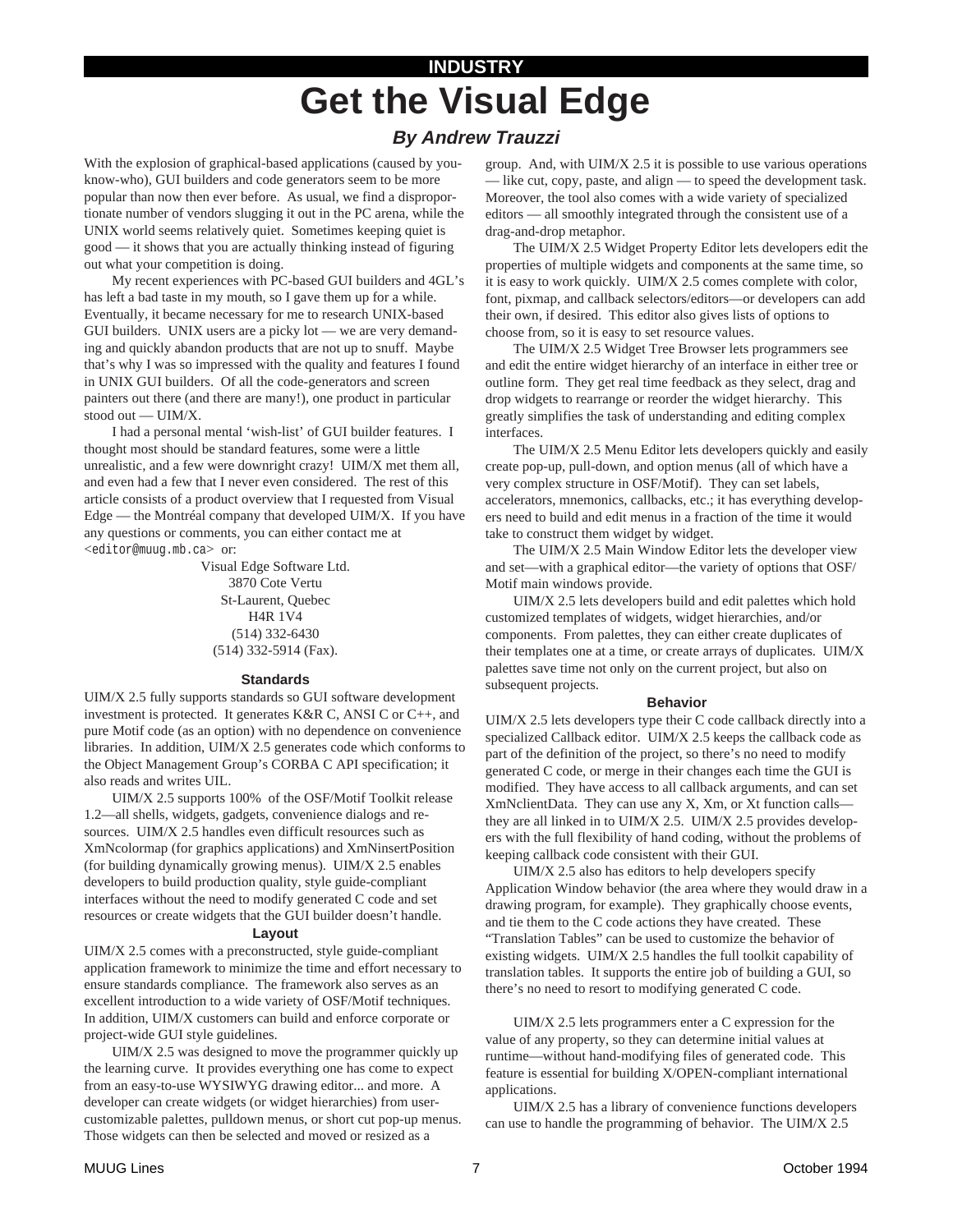## **INDUSTRY**

convenience library significantly reduces complexity and code size compared to programming in straight OSF/Motif code (which they are free to do in UIM/X 2.5, if they wish). The UIM/X 2.5 convenience library is available on a wide variety of platforms (source is also available), so programmers can port their code to any platform, independent of GUI tool vendor.

#### **Testing**

UIM/X 2.5 has an integrated C interpreter, so developers can test the interface with their underlying application connected and running. The interpreter can mix compiled and interpreted code, so they can call their compiled functions, or incrementally compile their interfaces for performance.

The UIM/X 2.5 C interpreter is tightly integrated so there is no need to generate code, recompile, relink, and restart execution every time a developer makes a change to the interface. In addition, the UIM/X 2.5 C interpreter is specifically designed to leverage the development of the GUI. For example, when there is a C code error, it tells the developer specifically which widget and resource to look at. With UIM/X 2.5 there's no need to "work backwards" from line numbers to find errors.

UIM/X 2.5 enables developers to put custom C code virtually anywhere in their interface. With UIM/X 2.5, they don't have to manually keep generated C code files consistent with their interfaces. Hence, their turnaround cycles are shorter and their lifecycle costs are lower.

#### **Reusability**

UIM/X 2.5 lets programmers construct their interfaces out of reusable GUI object classes called "Components." Components feature encapsulation, inheritance and polymorphism which means that UIM/X 2.5 provides all the benefits of Object Oriented Programming (OOP) to GUI developers.

Components comply with the Object Management Group's CORBA C API specification, so a company's investment in OOP is 100% protected. Developers simply use drag-and-drop to create Components from widgets, or widget hierarchies. This natural visual metaphor works the way people do — they build something, then they generalize and reuse it — so it is easy for developers to work quickly.

Once a Component has been built, it can be placed in the palette for reuse. Gaining the benefits of reusability has never been so interactive, so easy, or so intuitive. And, if a developer changes the original Component class definition, all instances of it are immediately updated. This change propagation provides developers with tremendous productivity improvements.

Components provide full encapsulation, so ongoing software development and maintenance costs are minimized. Components can be given both public and private instance properties. These instance properties (which may or may not be Motif-related) are specified by the developer.

When instances of a Component are placed in the property editor, only their public properties appear. To select values for these public properties, developers can use all the features they have come to expect in UIM/X — option menus, built-in property editors like color, font, and pixmap editors — or they can add their own editors.

Developers treat Component classes identically to widgets; there is no additional learning curve involved.

UIM/X 2.5 was designed so that the details of a Component's implementation are hidden from developers. Components can be given methods using the UIM/X 2.5 Method Editor, so encapsulation is complete. Because of this encapsulation, "Component developers" can configure UIM/X for other developers so as to simplify the task of building interfaces and/or following corporate standards.

When code for the project is generated, the implementation of Components is kept separately from the GUIs where they are used. The generated code for the interfaces where they are used contains only calls to the Component's public interface. Consequently, even if a Component's implementation changes, the GUIs where that Component is used are not affected (resulting in reduced software maintenance costs).

The encapsulation, inheritance and polymorphism provided by UIM/X 2.5 Components mean that companies gain the benefits of OOP for their GUI development from Day One.

Building components also makes it easy to develop — and maintain — corporate standards. Developers simply relink their application to take full advantage of any revisions to the standard.

UIM/X 2.5 components can also be used to cost-effectively build applications which are readily ported across platforms. Developers construct their interfaces entirely out of custom-built portable GUI component classes which they create using drag-anddrop. The resulting interface code is portable and separate from their GUI component implementation. With UIM/X 2.5, developers are finally able to pick the level of abstraction for GUI classes that is just right for their interfaces, instead of having to rely on a "lowest common denominator" toolkit approach.

> UIM/X 2.5 also automatically generates the Motif code for developers' portable GUI components. This means that developers gain vastly superior portable interfaces for a fraction of the cost it would take to manually create their own portability layer.

UIM/X 2.5 can even be used interactively to take existing GUIs and "layer" them for portability. With UIM/X 2.5, developers no longer face the daunting task of a total GUI rewrite to move their applications across platforms.

#### **Code Generation**

UIM/X 2.5 generates either K&R C, ANSI C, or C++ code, and either pure OSF/Motif code or UIM/X 2.5 convenience library code. This assures that programmers' software development investment is protected, and their work can be ported.

UIM/X 2.5 takes advantage of the object oriented features of C++. All Components developers have created are generated as true C++ classes. Public and private properties of Components become public and private data members and methods become member functions. Further, the generated code for any interface (or class) that contains a Component creates and manipulates the Component using its C++ Application Programming Interface (API). The associated benefit is that developers gain productivity leverage in two ways: first, through the generation of reusable code; and second, through its use.

Because UIM/X 2.5 is compliant with the CORBA C API, all of the object-oriented C code that is written for Components still works when the Components are generated as C++ classes. As a result, developers have a smooth migration path from C to C++; they gain most of the benefits of object oriented programming today using C and, when they are ready to make the switch to  $C_{++}$ , they simply change a code generation option. All of their objectoriented C code becomes well-structured C++ code, and their initial investment in object oriented development remains 100% protected.

UIM/X 2.5 has a Declarations Editor to let developers customize the template for code generation on an interface-by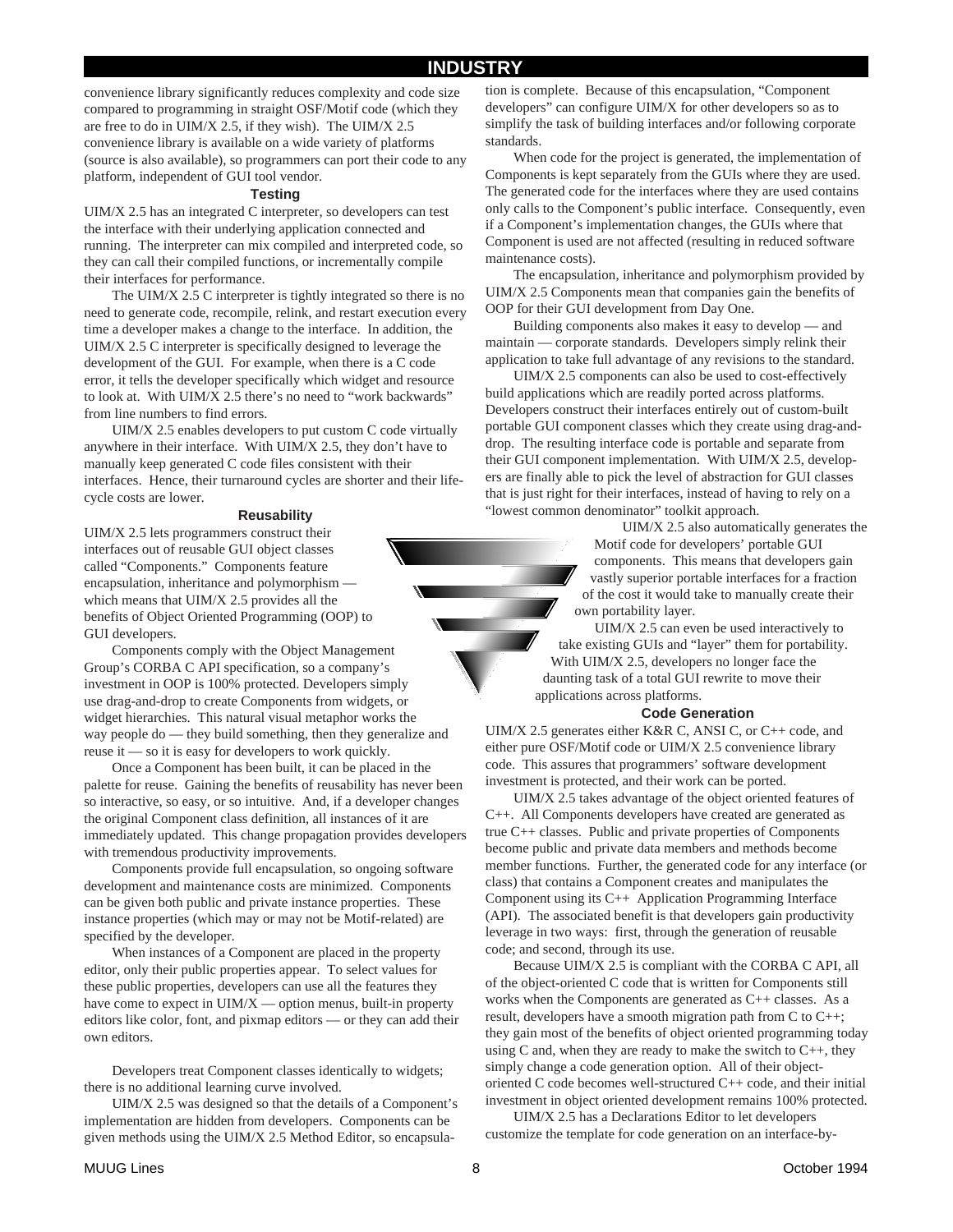interface basis. They can declare global variables, #defines, and include files. They can modify the declaration of generated functions, even add arguments to them. Moreover, these arguments can be used in the resource slots of widgets to create parametric interfaces. The flexibility UIM/X 2.5 provides in code generation means that developers won't have to abandon the tool after their first round of prototyping and code manually from that point on; UIM/X 2.5 will take them from prototype stage all the way to production software.

#### **Large Project Support**

UIM/X 2.5 is designed to work with large development projects in a corporate environment. The tool can ensure compliance with project- or corporate-wide standards, and it can be used to create and integrate reusable tools. In other words, UIM/X 2.5 leverages the entire GUI development process.

UIM/X 2.5 enables corporations or project groups to create and enforce style guidelines. They can build style guide prototypes. They can control on a widget-by-widget basis what resources may be changed, and designate the allowable values for those resources. In addition, they can control on a widget-by-widget basis what operations (e.g. moving, resizing, deleting, reordering, etc.) developers can perform on a widget. This ensures that the project's or corporation's style guide prototypes remain intact. No other tool

provides this level of completeness in creating and ensuring strict adherence to project or corporate GUI style guidelines.

UIM/X 2.5 can be integrated with project- or corporate-wide CASE tools and development environments. It supports integration with both data-driven CASE tools such as repositories (or, more simply, SCCS and RCS), and message-driven frameworks such as Hewlett Packard's Softbench. UIM/X 2.5 makes it easy for programmers to follow a software development methodology, and for companies to ensure that their developers follow established standards and guidelines.

The seamless integration of UIM/X 2.5 and CASE tools such as Softbench means that from within UIM/X 2.5, developers can: 1) check files in and out of configuration control; 2) use vi, emacs, or their favorite editor to edit files of text; and 3) use their favorite build tool to create the final executable. By providing a single, integrated development environment for the entire application, UIM/X 2.5 reduces project turnaround time even further.

UIM/X 2.5 assists developers in documenting their interfaces by automatically generating documentation of the GUI structure and hierarchy. This helps organizations reduce downstream maintenance costs for their GUIs ... an issue that will become of increasing importance over time.

UIM/X 2.5 puts the developer in control of the entire GUI development process. It can load, save, or write code for an entire project. And, developers can incrementally compile interfaces and integrate them into their development environment. UIM/X 2.5 generates a main program and a makefile for a project. Programmers can edit these within UIM/X 2.5 to add their own initialization code, makefile rules and libraries. There is no need to modify the generated code or re-integrate changes to a customized makefile each time a new interface is added to the project.

#### **Extensibility and Programmability**

UIM/X 2.5 is extensible. Developers can fully integrate their own widgets into UIM/X 2.5. As a result, they can use UIM/X 2.5 to leverage past investments they have made in building custom widgets.

UIM/X 2.5 is programmable. Developers can add operations and editors to UIM/X 2.5 using internal UIM/X 2.5 functions. In fact, by using UIM/X 2.5, they can create their own custom GUI builder.

**Market- and Application-Specific GUI Builders** UIM/X 2.5 consists of a core GUI Builder Engine, surrounded by a wide variety of configurable editing tools and capabilities. Given this architecture, UIM/X can be configured rapidly to create market- or application-specific GUI builders. In fact, with UIM/X 2.5, a custom production-quality GUI builder can be created in a mere fraction of the time it would take to build one from scratch.

Currently, a variety of software developers, resellers and systems integrators are using the UIM/X Builder Engine to create either market- or application-specific builders for resale/redistribution. By utilizing UIM/X 2.5, they can focus on their added value ... rather than diverting resources to GUI builder technology.

UIM/X 2.5 can also be simplified for use by non-OSF/Motif programmers. In fact, UIM/X can be made to look like a simple drawing program, if desired. Developers simply remove menu entries and editor functionality. They can hide complex resources, change resource names and provide new resource editors. They can also combine individual widgets into "Compound Widgets" and treat them as a single entity. Compound widgets can be selected, moved, resized, etc. as a single unit, and they can have their own custom editors (e.g. radio buttons with a radio button editor). Developers can also reduce testing capability and hide the C interpreter, or make UIM/X 2.5 into a layout-only tool.

With UIM/X 2.5, developers can cost-effectively create custom GUI builders tailored to users who are not OSF/Motif literate (e.g. - user interface specialists, retrained COBOL programmers, DBMS application experts, CAD programmers and the like).

UIM/X 2.5 can also be tailored to support a 4GL. Programmers can replace the UIM/X 2.5 code generation module with their own 4GL or "easy-to-use language" code generator. Moreover, they can incorporate an additional preprocessor to work with languages embedded in C. Or, they can add new resources and editors to the widgets (or compound widgets) that their code generators might require. In this way, customers who aren't OSF/ Motif literate can work with languages familiar to them.

UIM/X 2.5 provides full access to its X/OPEN-compliant message catalog. Developers can change labels, messages, resource names, etc., and they can add their own messages. With UIM/X, they can make a custom builder look like their own, and then expand their market opportunities by localizing the builder for international use.

#### **End-User Customization**

UIM/X 2.5 can be used to provide end-user customization for applications — within the bounds of corporate standards or application requirements. Particular UIM/X 2.5 editing capabilities can be integrated into the application in one of two ways: 1) UIM/ X can be a separate (tailored) application that generates customization files; or 2) UIM/X can execute as a run-time module, and load the application from a database. In either case, programmers can significantly reduce their development costs by leveraging UIM/X 2.5 GUI technology.

#### **Further addition from Visual Edge for UIM/X:**

**Cross-Platform Toolset (CPT)** — The toolset embodies a crossplatform methodology, and includes a collection of pre-built GUI classes. Together, they allow developers to build portable GUIs on Motif, and deploy them on a variety of target platforms. This initial release offers a single development, multiple deployment strategy — OSF/Motif and Microsoft Windows 3.1 are the target platforms supported (with Windows NT support planned for Q2).